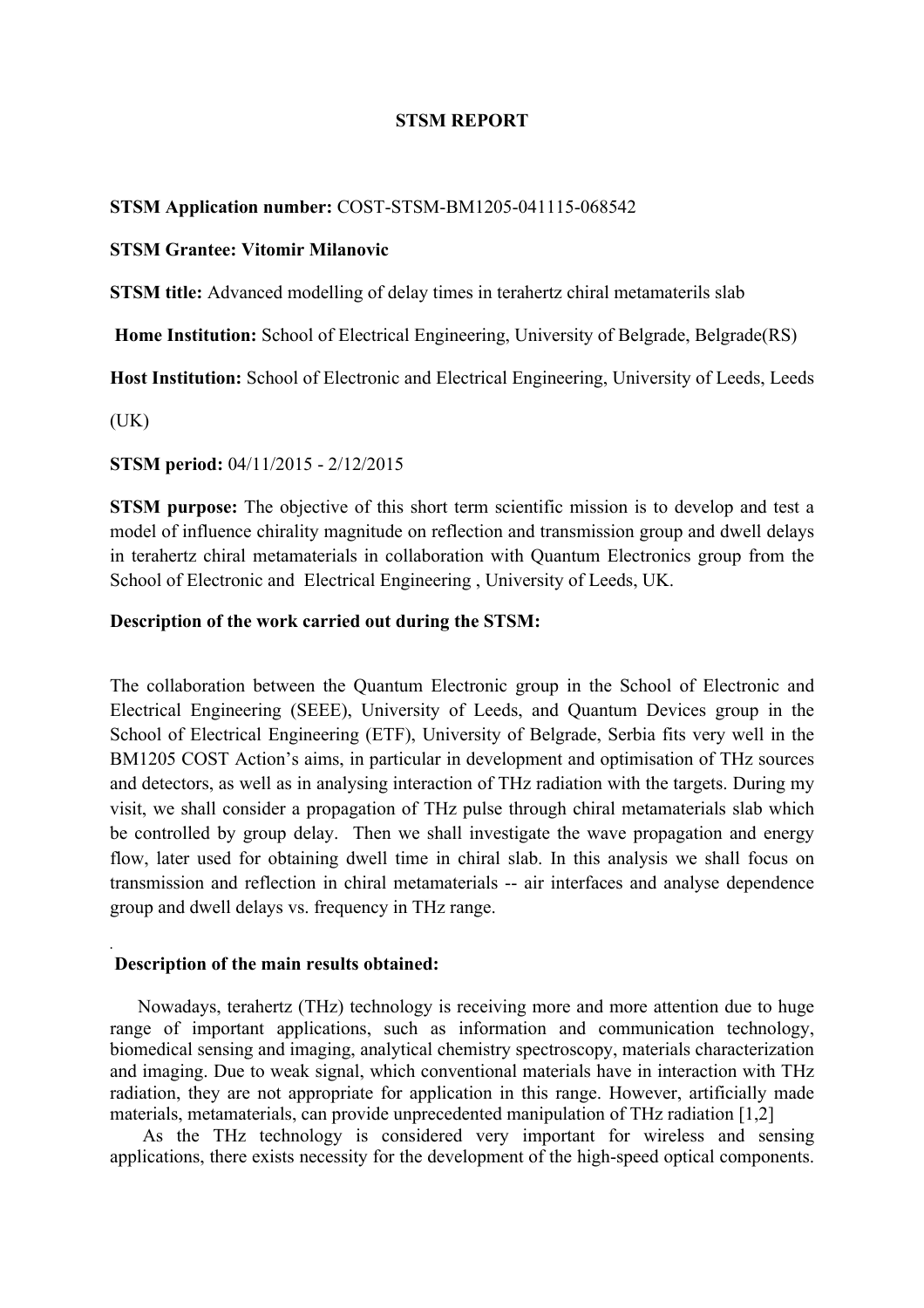Recently, the group delay has proved to be very convenient for control of the THz electromagnetic signal used for filters, waveguides and polarization components [3]..

 Here, we consider a model, which consists of barrier made of chiral metamaterial which thickness is  $L = 100\mu$  and it is surrounded with air (as shown in Fig. 1).



# *FIG. 1. The model of THz interaction with the material used for the calculation*

We did the calculation for the case without substrate, although the influence of substrate is here negligible because the resonance elements are

embedded far away from the substrate. The parameters which were used for our model are [4]:  $\omega_0 = 1.8713$  THz,  $\omega_p = 0.394 \omega_0$ ,  $\Gamma = 0.05463 \omega_0$  and  $F = 0.0625$ , where  $\omega_0$  is resonance frequency of the resonators,  $\Gamma$  is the dissipation coefficient related to the power loss, ,  $\omega_p$  is characteristic frequency of the medium and F is filling factor of resonators in the one unit cell. Our results included the frequency range from 1 to 2.5 THz. We firstly investigated electric and magnetic field propagation, then density of energy in the slab and at the end the dwell time [5]. As in chiral media exists different wave vectors for left circularly polarized (LCP) and right circularly polarized (RCP) wave, there are also different propagations of electric and magnetic fields through the chiral slab (Fig. 2). This calculation was done at the resonant frequency. The higher amplitude of electric field for the case of LCP wave in chiral media is due to the lower value of imaginary component of k<sup>−</sup> then for the case of RCP wave  $Im(k<sub>+</sub>)$ . This means that LCP has longer propagation path then RCP wave (Fig. 2, inset). The electric field of the incident RCP wave  $E_{+}$  has huge attenuation in the chiral slab and it has near zero value after reaching  $30 \mu m$  (Fig. 2 (a)). In the case of LCP wave, the electric field decreased a bit in the slab but on the second interface it increased. On the other side, the magnetic fields H+ and H<sup>−</sup> have small amplitudes in comparison with the amplitudes of the electric fields (Fig. 2 (b)).



*FIG. 2. (a) Electric field propagations of LCP and RCP waves, inset: imaginary parts of wave vectors k+ and k−, (b) magnetic field propagations LCP and RCP waves.*

We continued our investigation with the calculation of the energy density flow and dwell time. For the case of LCP incident wave, energy increased in the slab, mainly at the resonant frequency.  $\tau_{d-}$  has the maximum of 19.78 ps at the resonant frequency. The absorption and the group delay have a similar shape but frequency shifted. On the other side, the energy density map shows that the losses are very large in the case of RCP wave, because very small part of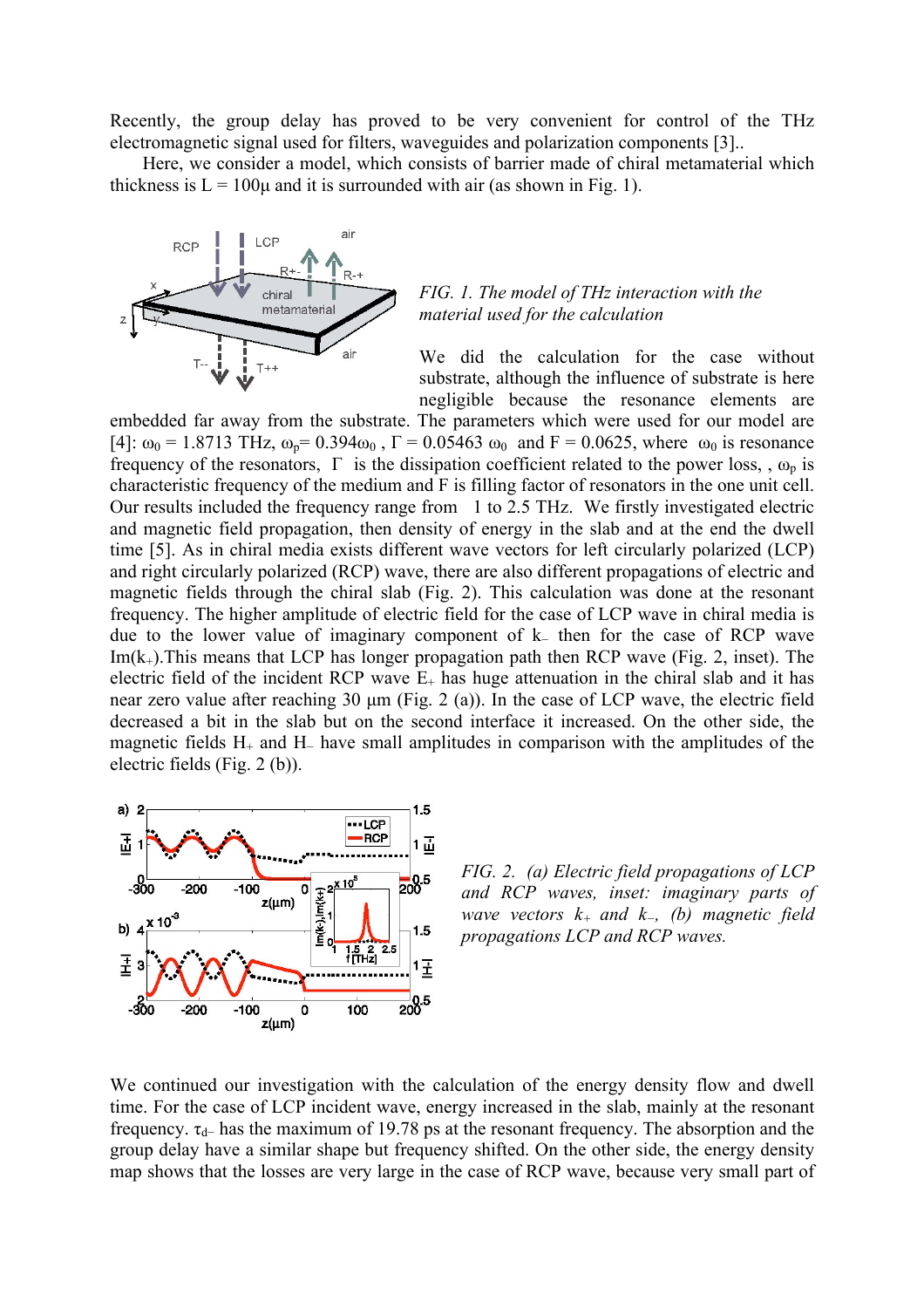energy passed through the slab, especially at the resonant frequency . On the Fig. 3(a) and (b) are presented the dwell time dependency of frequency and the dwell time dependency of thickness of the slab. We see that  $\tau_{d+}$  saturates after reaching 30 µm. That is the reason for small values of the dwell time, which is 0.78 ps at resonant frequency. The absorption is the largest at the resonant frequency.



*Fig. 3 (a) Disribution of dwell time and absorption for LCP wave, (b) dwell time dependence of thickness*

For considering group delays it is useful firstly to discuss the results obtained for transmission and reflection coefficients (Fig. 4). When we look from lower to higher frequencies, transmission coefficient  $T_{++}$  decreased to the minimum, which is close to zero at the resonant frequency. This is indicating on the existence of the stop band. For frequencies higher then resonant,  $T_{++}$  increased what presents a pass band (Fig. 5 (a)). On the other side,  $T_{--}$  has a minimum value 0.64 at the frequency 1.95 THz and after reaching this point, it increased what indicate a pass band (Fig. 4 (b)). Reflection coefficients  $R_{+}$  and  $R_{+}$  have a maximum 0.336 at the frequency 1.975 THz and the minimum nearly zero for at the frequency 1.28 THz (Fig. 5 (c)).



*FIG. 4. (a) Transmission coefficient amplitude τ T++ and phase as a function of frequency, (b) transmission coefficient amplitude T−− and phase as a function of frequency, (c) reflection coefficient amplitude R−<sup>+</sup> and phase as a functions of frequency.*

The group delay in transmission  $\tau_{T^{++}}$  have a minimum at resonant frequency and it is a negative value (Fig. 5 (a)). At the same point,  $τ$ 

 $T-$  has a maximum (Fig. 5 (b)). The maximum of the imaginary part of k– is at the frequency 1.95 THz where is the minimum of  $\tau$ <sub>T</sub>— what is indicating the largest attenuation. We can observe a negative group delay in transmission what means that the peak of the output pulse appears before the input pulse[24]. In the regions of negative transmission group delays, there is attenuation of the phase of the transmission (see Fig. 4).

A negative range of the real part of wave vector,  $real(k_{+})$ , as well as of the index of refraction is in between 1.88 THz and 2.06 THz. From Fig. 5 (a), it can be seen that in the region 1.92 THz -- 2.06 THz, real(k<sub>+</sub>) is negative and  $\tau_{T++}$  is positive what implies that the phase velocity remains negative and group velocity is positive. This means that there exists backward wave propagation. On the other hand, the group delays in reflection,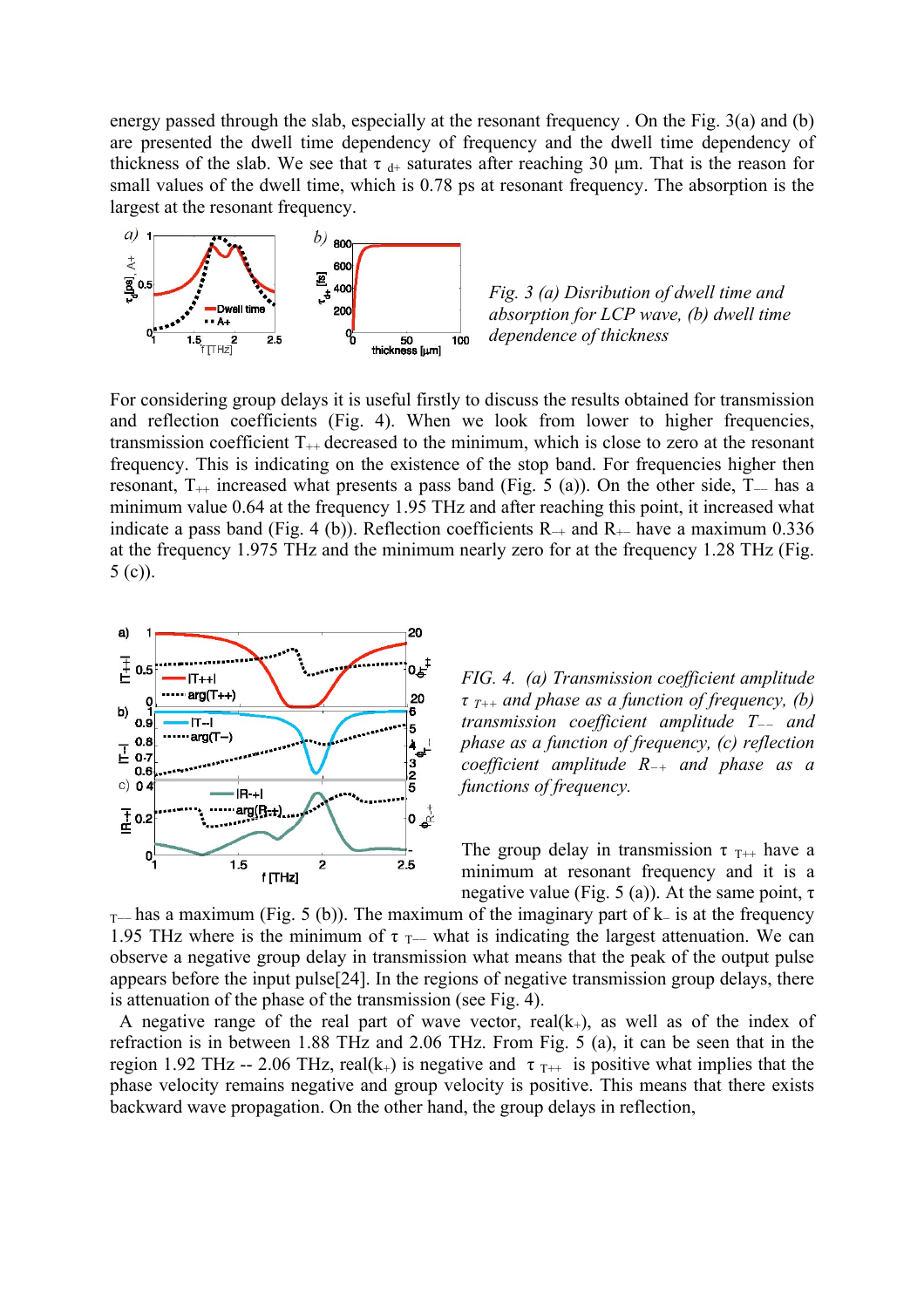

*FIG.* 5. (a) $\tau_{T++}$  and real(k<sub>+</sub>) as a *function of frequency, (b) τT−− and real(k−) as a function of frequency, (c)τ <sup>R</sup>−<sup>+</sup> as a function of frequency*

 $\tau_{R+}$  and  $\tau_{R+}$ , have the same characteristics because these two reflections for the both circular polarisations are the same (Fig. 5 (c)). This comes from the reason that incident RCP wave becomes LCP in reflection and contrary [4].

.

 In the final part we observed the influence of chirality on the group delays (Fig. 6). The used values of chirality are  $\kappa$  (from the equation 5), the half of that value 0.5 $\kappa$  and  $\kappa$ =0. We



*FIG. 6. τT−− dependency of frequency for different values of chirality parameter. Inset:τT++ dependence of frequency for different values of chirality parameter*

concluded from the calculation that there is no influence of chirality on the group delays in reflection  $\tau_{R+-}$  and  $\tau_{R-+}$ . When it comes to group delays in transmission, there exists a huge

changes with variation of the chirality parameter. If we observe the  $\tau_{\text{T}-}$  at resonant frequency, it is increasing with increasing chirality.  $\tau_{T++}$  manifests the opposite behavior (Fig.6, inset).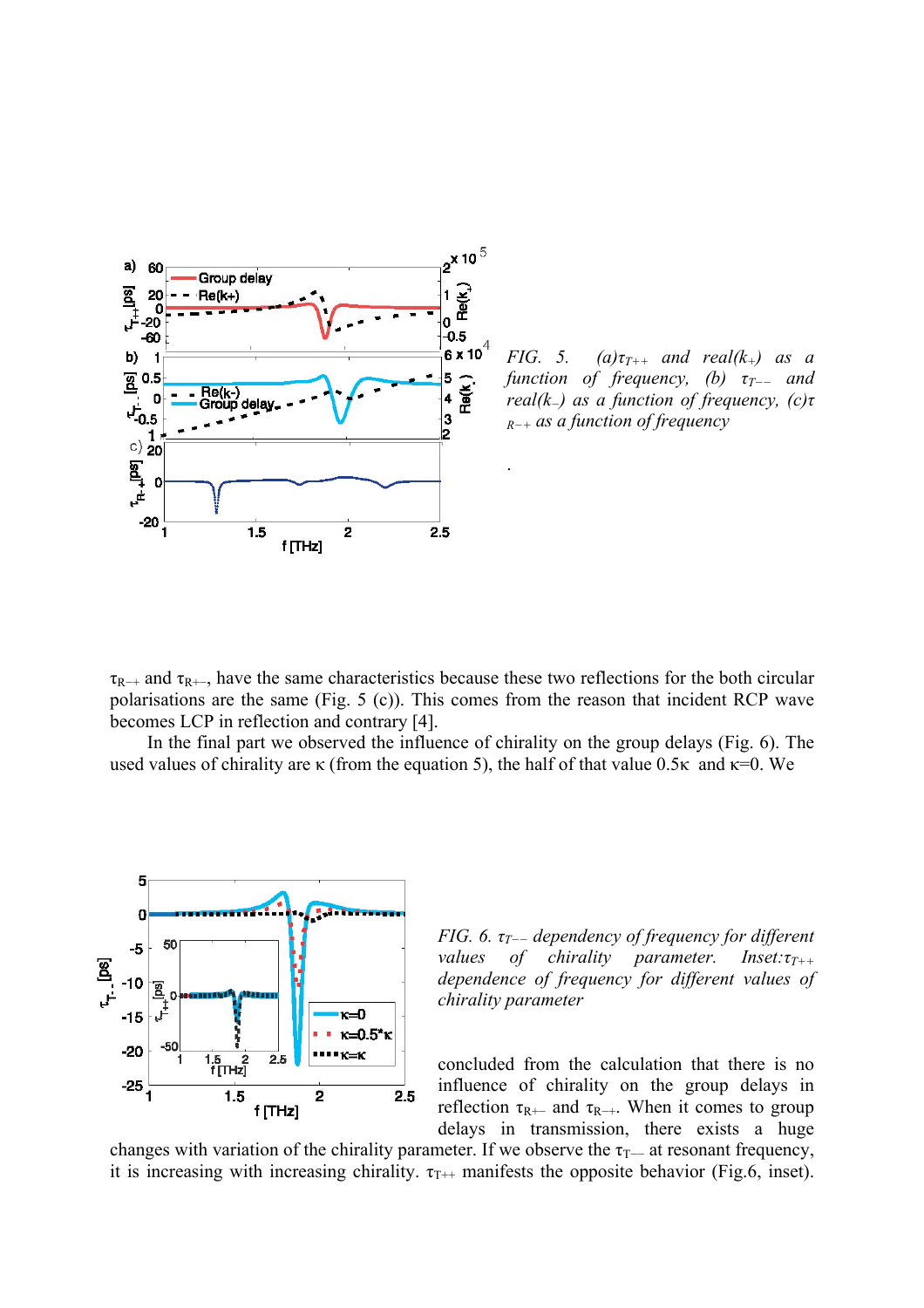The difference in group delay characteristics of RCP and LCP waves in the chiral media is the main tool for manipulating and controlling the light. This fact gives a great potential for variety of THz devices.

## **Mutual benefits for the Home and Host institutions:**

Collaboration with the host, Dr Dragan Indjin from the School of Electronic and Electrical Engineering, University of Leeds, was very useful and stimulating, with many aspects of modelling of terahertz radiation interaction with chiral metamaterials discussed between the visitor and host. A draft of joint manuscript was difficult to complete without possibility to have discussions in person, as it requires having about 10 such meetings during 1-month period. The working visit was the most efficient way to accomplish this objective. By discussing challenges encountered and the work completed to date, both groups have a better understanding of possible critical areas, which require further elucidation.

# **Future collaboration with the Host institution (if applicable):**

ETF and SEEE will continue their collaboration on this topic. In the short-term it is desirable to complete the manuscript for publication.

# **Foreseen journal publications or conference presentations expected to result from the STSM (if applicable):**

An outcome of this STSM, specific program codes will be developed and a paper we will be submitted to international journal.

# **References**

[1] B. Ferguson and X.-C. Zhang, "Terahertz magnetic response from artificial materials," Nature Materials 1, 26–33 (2002).

[2]T. J. Yen, W. J. Padilla, N. Fang, D. C. Vier, D. R. Smith, J. B. Pendry, D. N. Basov, and X. Zhang, "Terahertz magnetic response from artificial materials," Science 303, 1494–1496  $(2004)$ 

[3] F. M. Miyamaru, N. Hiroki, N. Yohei, N. Tsubasa, K. Toshihiro, Masao T., and W.Mitsuo, "Ultrafast optical control of group delay of narrow-band terahertz waves,"Scientific Reports 4, 43461–5.

[4]R. Zhao, T. Koschny, and C.M. Soukoulis, "Chiral metamaterials: retrieval of the effective parameters with and without substrate," Opt. Express 18, 14553–14567 (2010).

[5]H. G. Winful, "Tunneling time, the Hartman effect, and superluminality: A proposed re solution of an old paradox," Physics Reports  $436$ ,  $1 - 69$  (2006).